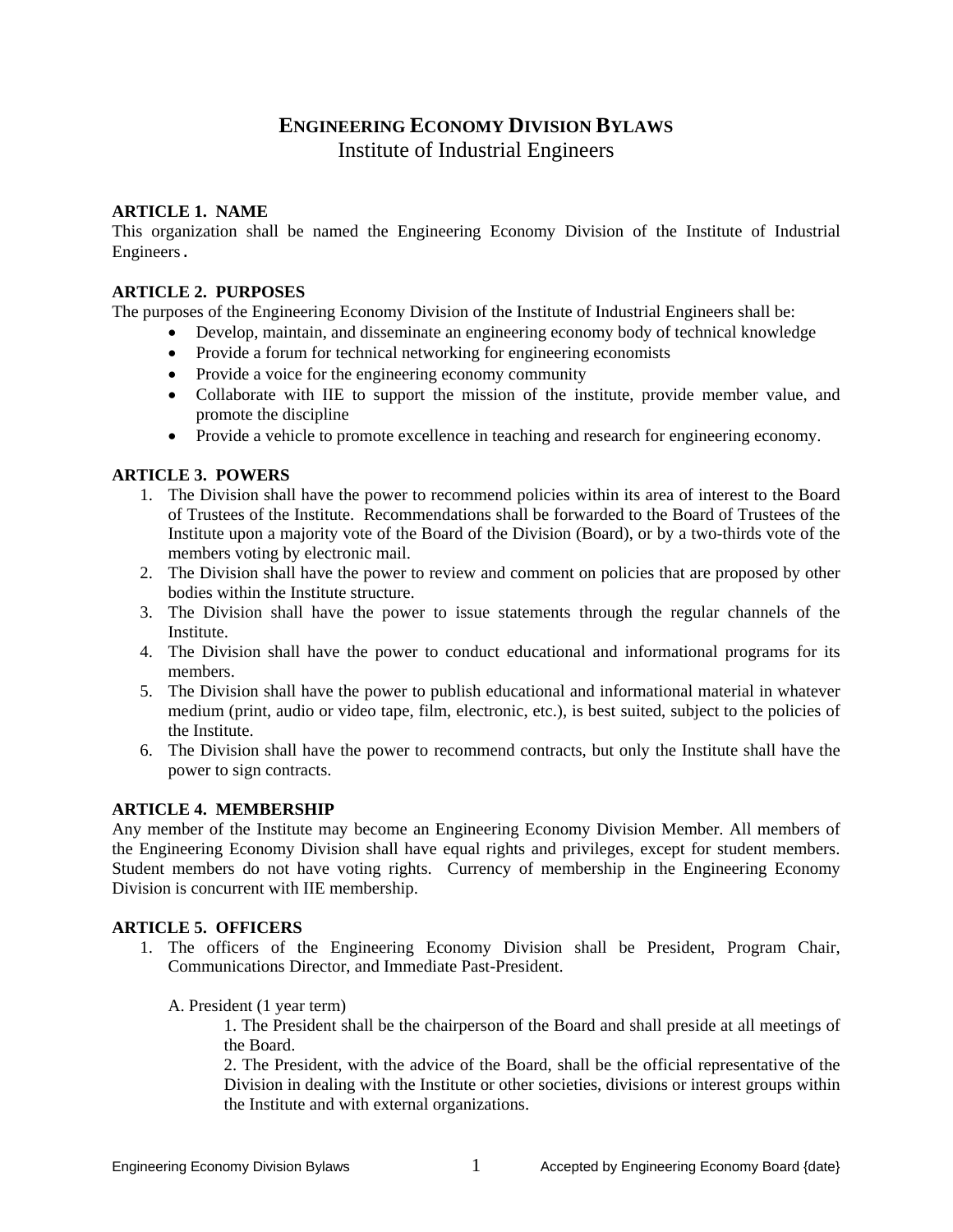3. The President shall assume the duties of the Past-President the year following his/her election/elevation to the position of President.

B. Program Chair (1 year term)

1. The Program Chair shall assist the President, act in the President's absence, and perform the duties assigned by the President.

2. The Program Chair is responsible for the Engineering Economy Division sessions at the IIE annual conference.

3. The Program Chair shall assume the duties of the President the year following his/her election/elevation to the position of Program Chair.

C. Communications Director (1 year term) is the initial elected office in an expected 4-year succession cycle.

1. The Communications Director is responsible for the newsletter, conference announcements, and other communications with Engineering Economy Division members.

2. The Communications Director shall assume the duties of the Program Chair the year following his/her election.

D. Immediate Past President (1 year term)

1. The Immediate Past President is responsible for the duties of the Treasurer: administer and disburse the Division funds as directed by the Division Board, prepare and distribute reports of the Division's financial condition, prepare the Division's annual budget for submission to the Institute, and perform other duties usual to the office of an organization's Treasurer.

2. The Immediate Past President shall be responsible for nominations for any vacant or incoming officers, vacancies on the Wellington Award Committee, and Engineering Economy Division representatives on the editorial board of *The Engineering Economist*.

3. The Immediate Past President shall carry out assignments as requested by the President.

- 2. The President shall be the chief administrative officer of the Division and shall be responsible for the development and execution of the Division's strategic plan. The President, with the advice of the Board, shall be the official representative of the Division in dealing with the Institute or other organizations within the Institute. The President shall call and organize meetings of the Division, appoint ad hoc committees as required, manage the affairs of the Division between meetings, and preside at Division Board meetings and Division membership meetings. In addition, the President shall maintain contact with the Institute, receive reports of activities from those Division Committees that may be established, conduct the annual election of officers and Board members for the Division, make arrangements for the regular meetings of the Board and the membership meetings of the Division, help prepare the annual budget of the Division for submission to the Institute, make arrangements for the orderly transfer of all the Division's records to the succeeding President, and perform other duties usual to the office of an organization's chief administrative officer.
- 3. The Program Chair shall be the principal assistant administrative officer of the Division and shall act as President in the absence of the President.
- 4. The Communications Director shall perform the function of Secretary and shall conduct the correspondence of the Division, keep the minutes and records of the Division, and perform other duties usual to the office of an organization's Secretary.
- 5. Any Division member accepting nomination for an elected office in the Division is understood to have agreed to perform the duties of the offices of the Division's succession cycle if elected, and in particular to have agreed to attend the annual regular Division Board and membership meetings. Division elected officials who must miss a meeting or are temporarily unable to carry out their responsibilities shall advise the President and shall make other arrangements for the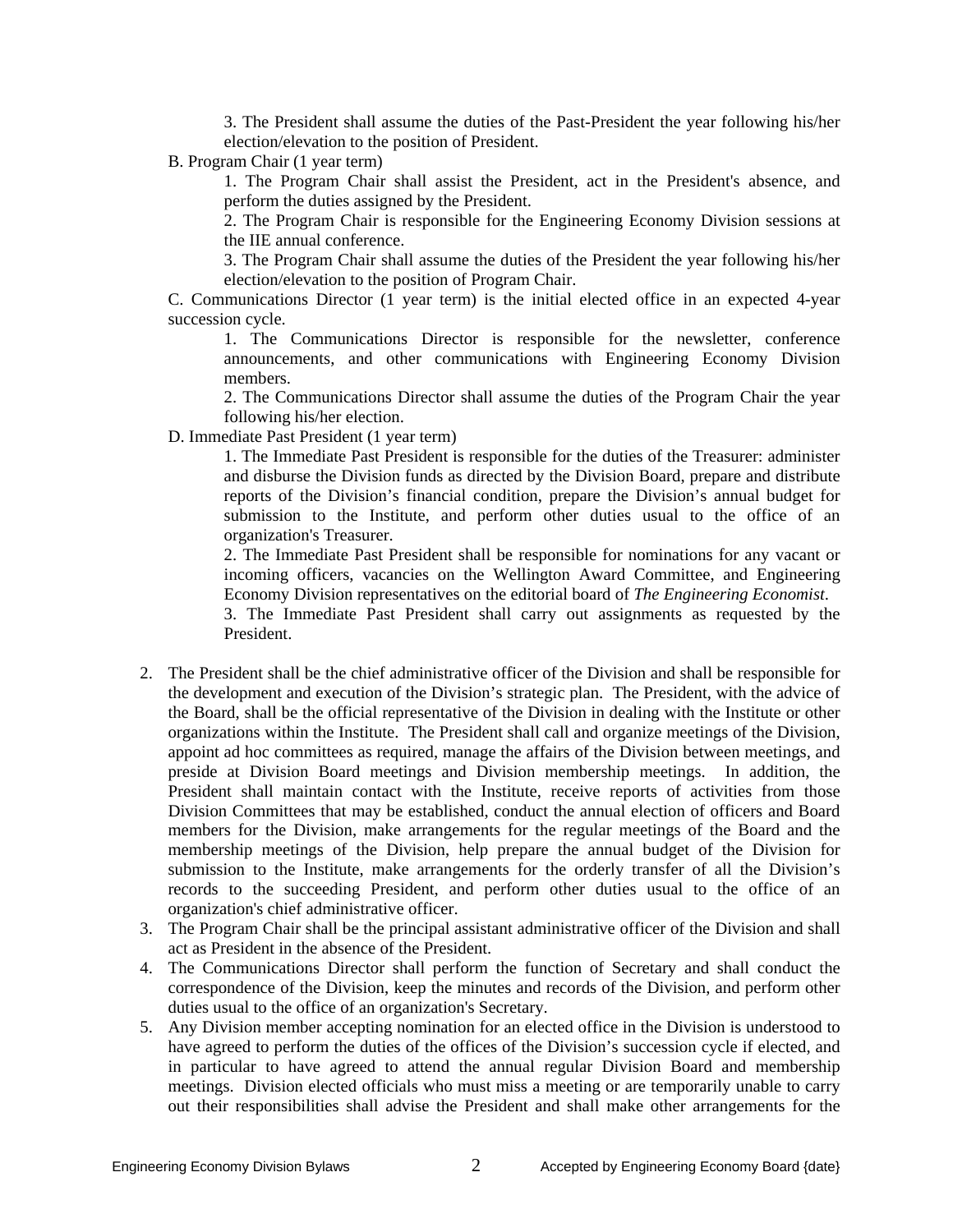discharge of his/her responsibilities. Division elected officials who fail to attend regular Division meetings or to carry out the responsibilities of the office, can be removed from office upon the initiative of two-thirds vote of the Division Board.

## **ARTICLE 6. BOARD**

- 1. The Board shall be the governing body of the Division and shall guide and support the officers in the administration of the Division's business. The Board shall consist of the elected officers as described in Article 5 and two Board Members elected by the Division members. In general, the duties of the board are to assist, advice, and direct the officers. A specific duty of the board is to identify and execute strategic initiatives to enhance the effectiveness of the division.
- 2. Board members are elected for two year terms. Board terms are staggered so that one term expires annually.
- 3. The Board may elect to add up to three non-voting members for two year terms. The purpose of this provision is to allow representation on the Board of individuals engaged in important Division activities such as editors of newsletters, associate editors of IIE journals, representatives from allied organizations, and representatives for the Institute annual conference.
- 4. Division Board meetings shall be held at least once each year, normally during the annual membership meeting of the Division during the IIE annual conference. The purpose of the meetings is to provide an opportunity to develop and implement service programs and to provide policy guidance for the Division officers. Additional meetings by conference call shall be held at least quarterly, and more often if needed. Special meetings of the Board can be called by the President or a majority of Board members. Special meetings will be held within thirty days of the receipt of the request and Board members will be notified of the date and place of the meeting at least one week prior to the meeting. All Division Board meetings shall be open to Division members.
- 5. A majority of the voting Board members shall constitute a quorum. A mail or electronic ballot can be used to vote on a Board action. In this case a majority of the voting members of the Board must vote in order for the action to be valid.

# **ARTICLE 7 - ELECTION AND TENURE OF DIVISION OFFICIALS**

- 1. All elected officers and Board members shall be elected in accordance with the following process. The Division shall annually elect a Communications Director to serve a term of one year and to begin the Division's 4-year succession cycle; Board Members to serve two-year terms; Wellington Award committee and editorial board representatives to *The Engineering Economist* to serve three-year terms; and other positions as may be required by vacancies that have occurred since the previous election.
- 2. The succession cycle shall be from Communications Director, to Program Chair, to President, and to Immediate Past President. Each officer shall succeed to the next office at the close of the annual conference.
- 3. The Past-President shall chair and appoint a Nominating Committee at least two months before the scheduled election date. The Nominating Committee, composed of the chair and at least two additional Division members, shall solicit nominations from the Division Membership, and shall prepare a slate for each position to be filled (the goal is to have at least two nominees for each position). At least two weeks prior to the scheduled election date, the Nominating Committee shall present the slate to the Board for approval.
- 4. Vacancies remaining after the division's normal election processes may be filled by nomination and election at the Division's annual meeting. Vacancies that occur after the annual meeting may be left vacant until the next election or the Board may elect replacement officers/representatives. Such replacement officers/representatives will serve out the term of that position and officers will follow the division's succession cycle.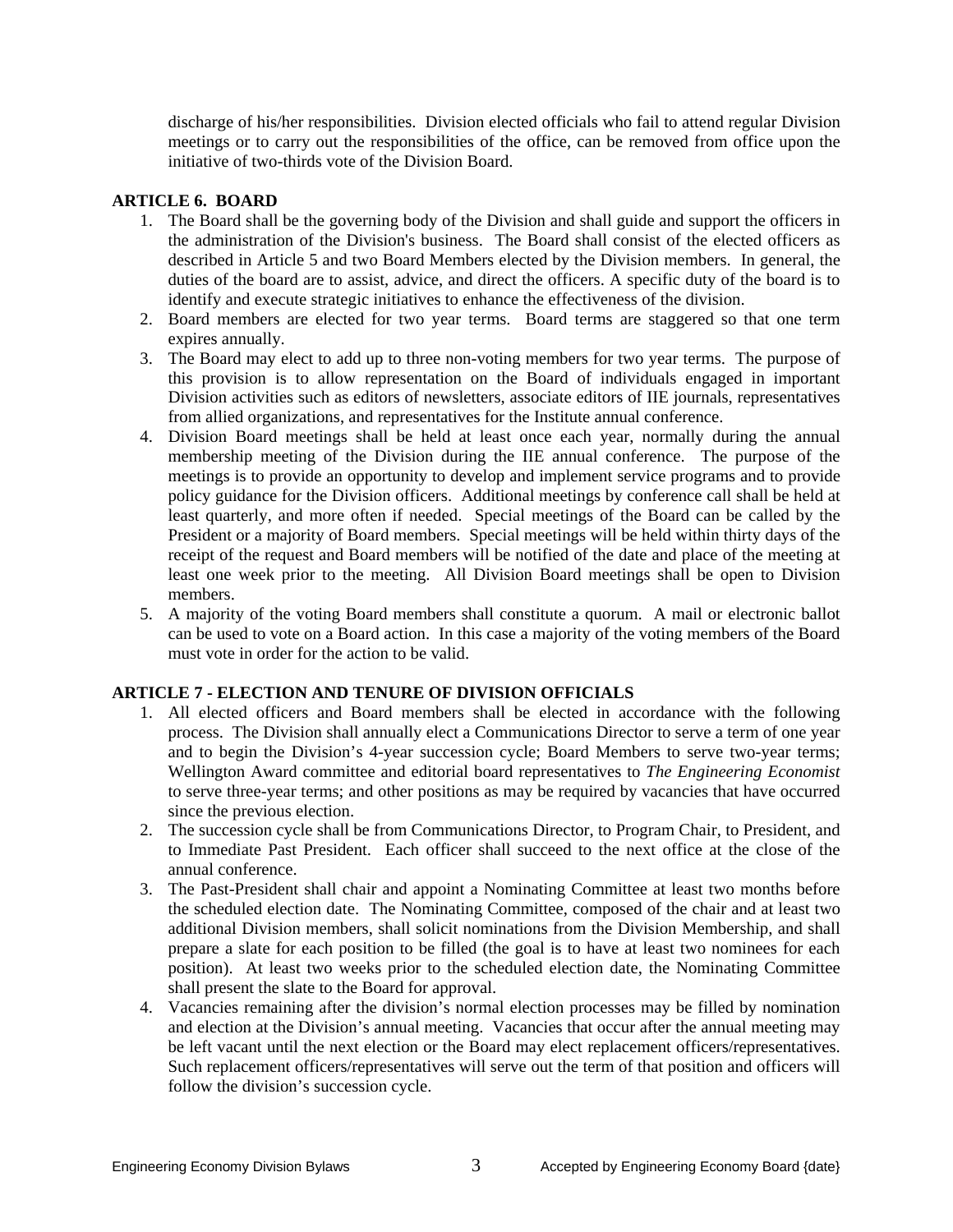- 5. Nominees for the positions of elected officers and Board members must be current IIE and Division members.
- 6. The Communications Director shall administer the election. The elections shall be conducted by electronic ballot. Nominees for office shall be listed alphabetically on the ballot. Nominees shall provide a brief biographical summary and position statement. The election shall be open for at least two weeks.
- 7. If an election process is held at the Division's annual meeting, the Communications Director shall tally the results. The winning candidate for each position shall be the candidate receiving the largest number of votes. In the event of a tie vote for any position, a runoff election shall be conducted by electronic ballot. The President shall make the official notifications to the individuals and make the official announcement of the members elected. Winning candidates shall attend the Board conference call as observers and shall assume their office following the annual conference that follows their election.

## **ARTICLE 8. DIVISION COMMITTEES**

- 1. Wellington Award Committee. The Immediate Past President of the division shall serve on this committee. In addition there shall be three elected members who will serve staggered 3-year terms. It is preferred that each elected member shall be a previous recipient of the Wellington Award. Any member elected to an unexpired term shall serve out that term.
- 2. Representatives to the editorial board of *The Engineering Economist*. These three representatives will serve staggered 3-year terms. Any member elected to an unexpired term shall serve out that term.
- 3. The Division President, with the approval of the Division Board, shall establish ad-hoc committees as required and shall appoint qualified chairs to head these committees. In all cases the terms of the chairs and the committee memberships shall cease upon completion of the term of the President who appointed them.

## **ARTICLE 9. MEETINGS**

- 1. The annual membership meeting of the Division shall be held when practical at the time and place of the annual conference of the Institute with the schedule and site to be arranged by the Program Chair. The place and time of this meeting shall be announced to the Division membership by email at least one month prior to the IIE annual conference.
- 2. The following items shall appear on the agenda for the annual membership meeting:
	- a. Welcome by President
	- b. Report of election results and introduction of new officers and Board members
	- c. Announce and recognize the winner of the Wellington Award
	- d. Annual report by immediate Past President
	- e. Reports of Committee Chairpersons
	- f. Old business
	- g. New business
- 3. Board meetings of the Division may be held whenever a quorum can be assembled. One Board meeting a year, normally at the annual conference of the Institute shall be considered a minimum requirement. Quarterly (or more frequently if necessary) telephone conference calls shall be held to review ongoing and planned activities of the Division.
- 4. Robert's Rules of Order shall, at the option of the Board, govern all Board and Division membership meetings except in those cases where they are inconsistent with these Bylaws.

## **ARTICLE 10. PUBLICATIONS**

1. The Division shall maintain a Web page that provides a means of communicating Divisionrelated information to the Division membership